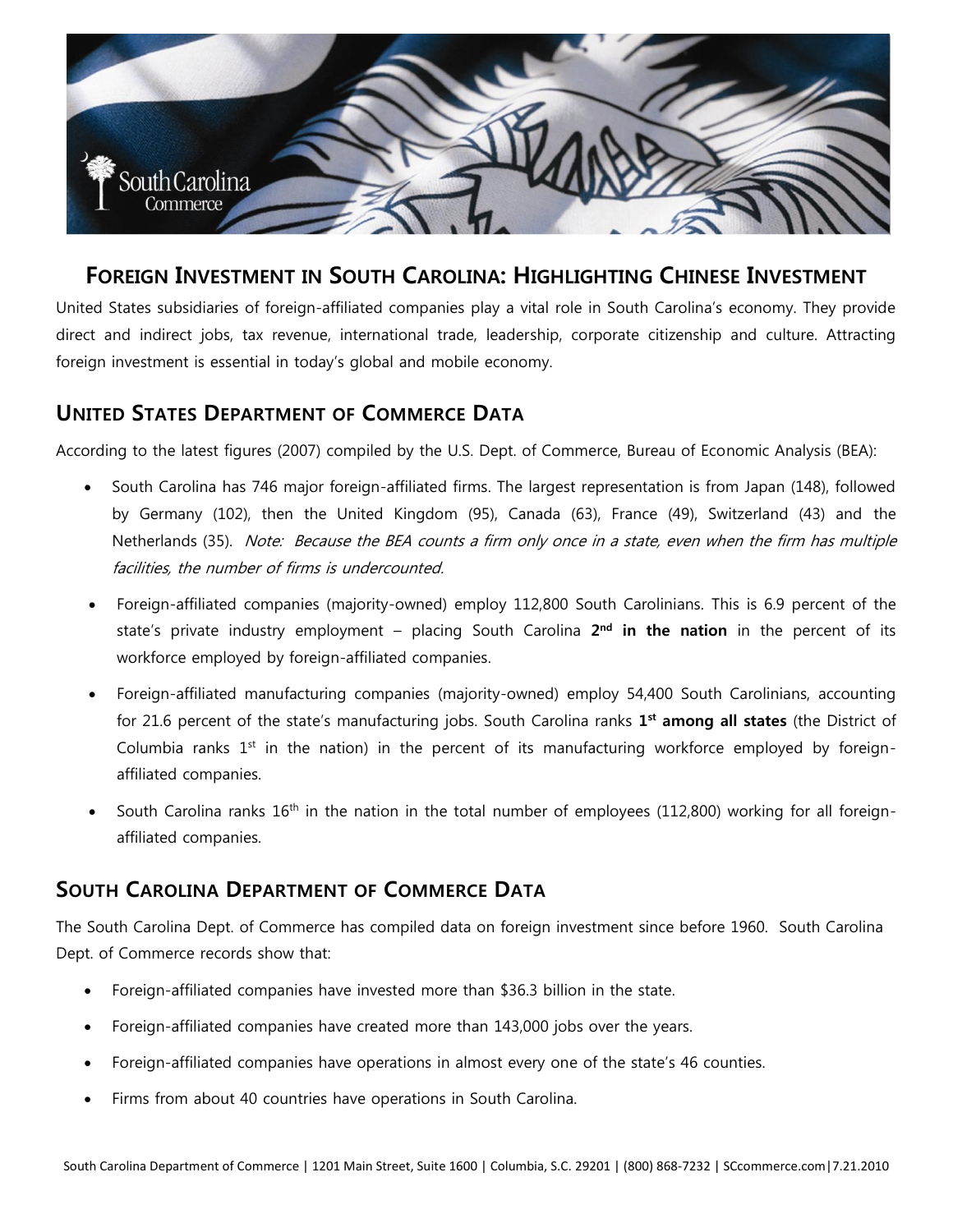

### **CHINESE INVESTMENT IN SOUTH CAROLINA**

The South Carolina Dept. of Commerce has also recorded capital investment from Chinese companies totaling \$301.8 million. A list of current China-affiliated companies is at the end of this document.

#### **CHINESE GOVERNMENT MEMORANDUM OF UNDERSTANDING WITH SOUTH CAROLINA**

In May of 2007, South Carolina signed a Memorandum of Understanding (MOU) with the Chinese government to establish and designate South Carolina as a preferred U.S. location for Chinese businesses to operate and identified areas for enhanced cooperation between the two. The MOU was signed during a visit from Wang Chao, Assistant Sec. of Ministry of Commerce of the People's Republic of China.

### **EXPORTS TO CHINA: WORKING TO GROW OPPORTUNITY IN SOUTH CAROLINA**

Also in May of 2007, the Chinese Ministry of Railways signed contracts with Harsco Track Technologies, a major global supplier of railway track maintenance equipment and services in West Columbia. The combined contracts marked Harsco Track Technologies' largest railway track maintenance equipment sales contract in division history. These orders from the Chinese Ministry of Railways were expected to generate more than \$350 million in new revenue over four years. The company anticipates creating new jobs at its West Columbia facility to accommodate the contracts.

China was among South Carolina's top five export markets in 2009. In 2009, the People's Republic purchased \$869 million of goods from South Carolina, up 40 percent over the last five years.

# **SOUTH CAROLINA'S SHANGHAI OFFICE**

The South Carolina Department of Commerce established a state office in Shanghai, China in 2005. In 2008, the office was recognized as one of three foreign economic development and investment agencies for its efforts in assisting Chinese companies in investing abroad. South Carolina's state office was recognized at the 2007 "Chinese Enterprises Going Global" National Contribution Award Appraisal event. South Carolina was both the only U.S. and only regional organization to win the award. The other two winners were the federal organizations of Sweden and Australia.

### **SOUTH CAROLINA CHINESE INVESTMENT HIGHLIGHTS**

 South Carolina scored a first when Haier Group, a leading Chinese appliance manufacturer, located its first overseas manufacturing plant in Camden in 1999. Haier was also the first Chinese company to build a factory in the U.S. Haier's initial investment, announced in May 1999, was \$30 million but had reached \$40 million by the end of the year and \$60 million by 2006. The company has 250 employees and makes refrigerators and related products.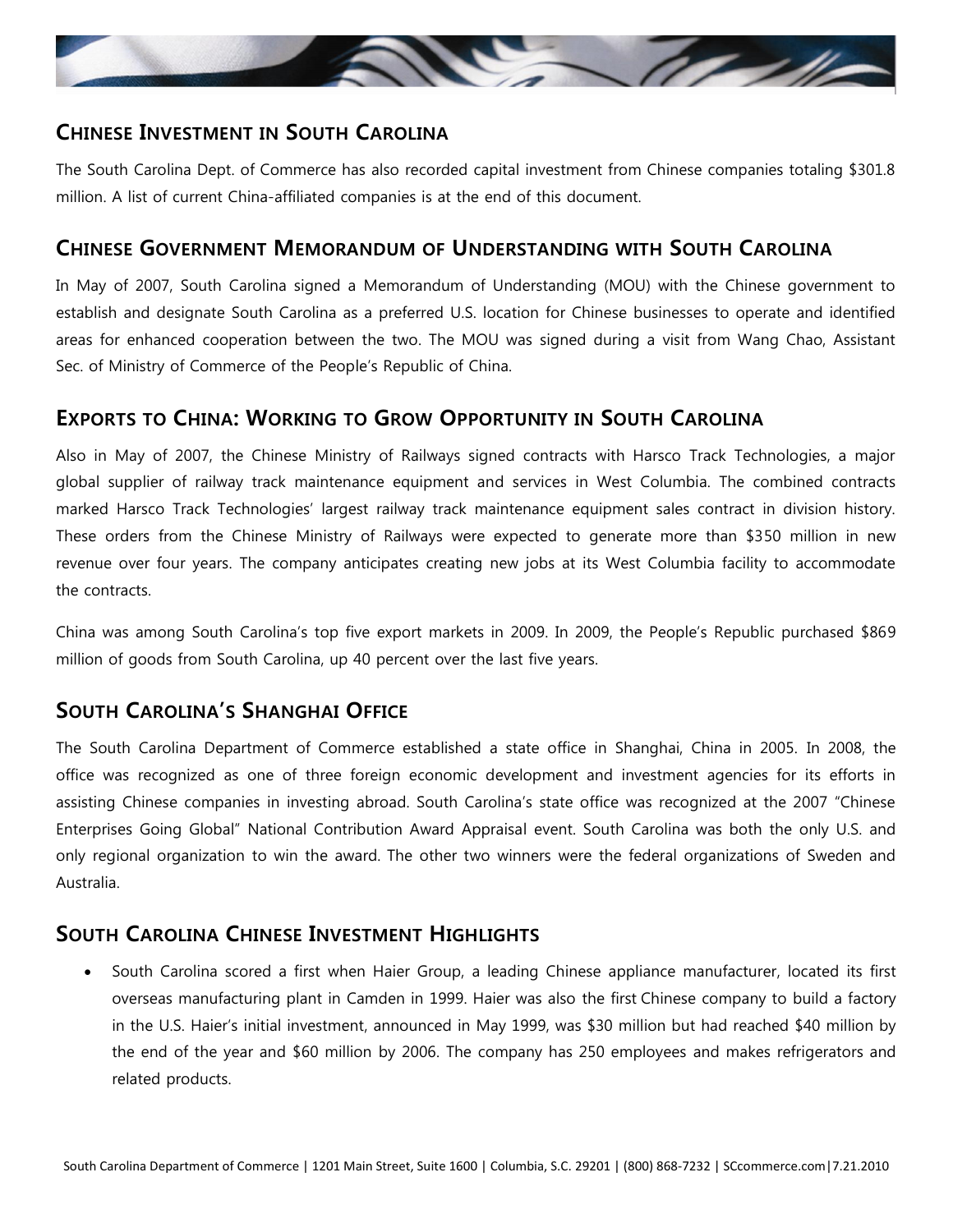

- American Yungcheng Gravure Cylinder, Inc. has a \$10 million, state-of-the-art facility in Spartanburg that manufactures engraved printed cylinders for the packaging and decorative finishing industries. This is the company's first operation in North America.
- A few months after acquiring a steel drill plant in Oconee County in 2009, Greenfield Industries, Inc. announced an investment of \$18 million and added 51,000 square feet to the existing facility. The expansion accommodates additional operations and a new North American Distribution Center both of which are projected to add 85 jobs over the next few years.
- Techtronic Industries North America, Inc. (TTI) has four facilities in the Upstate two in Anderson, another in Pickens and a fourth in Liberty. TTI's South Carolina operations include headquarters, sales, marketing, manufacturing and distribution of power tools and other outdoor products. TTI recently announced several expansions which should add about 300 new jobs to its current workforce of more than 1,000 employees.

#### **SOUTH CAROLINA OTHER FOREIGN INVESTMENT HIGHLIGHTS**

- Michelin began investing in South Carolina in 1973 when it chose Greenville as the location for its first U.S. production plant. In 1984, Michelin closed its Akron offices and consolidated its North American headquarters in Greenville. Later, Michelin also moved its aircraft tire headquarters to Greenville. Michelin now operates multiple manufacturing plants, an R&D center, and a test track in the state. According to company figures, since 1975 Michelin has invested more than \$2.28 billion in South Carolina and has more than 7,800 employees.
- BMW's 1992 announcement to manufacture automobiles in South Carolina represented several firsts. BMW's Greer plant was the company's first full manufacturing facility outside of Germany. It was also the most significant automotive news for the South since Toyota's decision in 1985 to manufacture vehicles in Kentucky. Plus, BMW's plant was the fastest start-up (at that time) from construction to shipment in the auto industry. In March 2008, BMW announced a \$750 million, 1.5 million-square-foot second plant. The new assembly plant is almost complete and brings BMW's total square footage to 4 million and investment to \$4.6 billion. The expansion increases production capacity to more than 200,000 vehicles a year. The site is the sole global producer of the X5 Sports Activity Vehicle and the X6 Sports Activity Coupe and will soon manufacture the second-generation X3. More than 70 percent of the factory's output is exported to more than 130 markets worldwide. BMW has more than 5,000 employees and approximately 40 suppliers in South Carolina, many of which are new to the state. BMW's South Carolina suppliers have invested \$2.1 billion, and BMW has more than 160 suppliers in North America.
- Michelin and BMW are also leading partners in the Clemson University International Center for Automotive Research (CU-ICAR).
- FUJIFILM Corp. also chose Greenwood, South Carolina, for its first U.S. factory, FUJIFILM Manufacturing USA, Inc. Since the company's announcement in 1988, FUJIFILM has invested more than \$1.4 billion in the state which is now the company's North American Manufacturing and Research and Development Headquarters.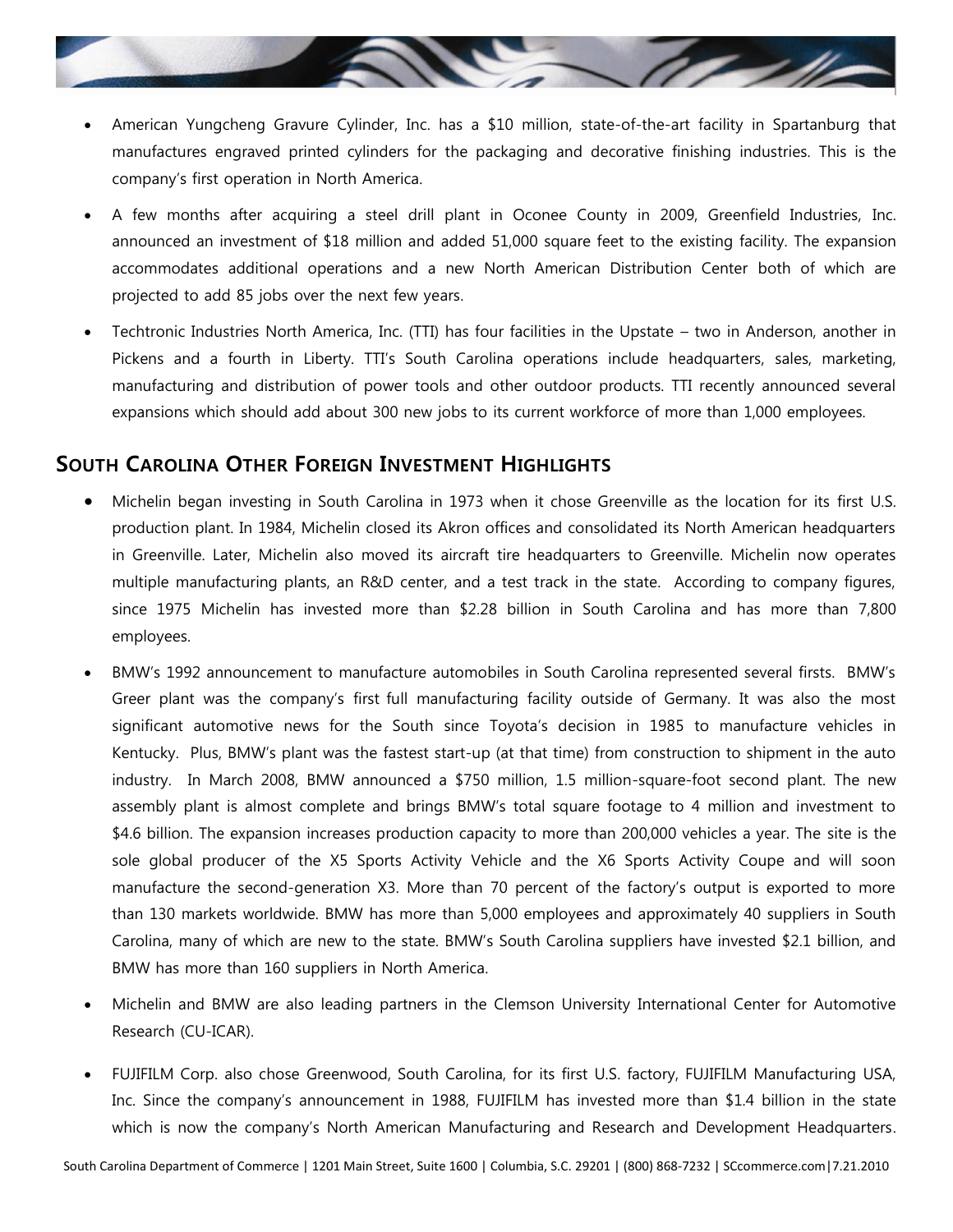

The Greenwood complex is comprised of five high technology manufacturing plants, the Greenwood Research Laboratories, and the largest Fujifilm distribution center in the world. The company manufactures digital and conventional pre-sensitized printing plates, QuickSnap one-time-use recyclable cameras, color photographic paper and inkjet photo paper in Greenwood. In 2009, FUJIFILM announced several expansions. The company moved additional warehousing and distribution operations to Greenwood and also selected Greenwood as the base for a new, state-of-the-art digital print service and fulfillment operation, Fujifilm Printing Services. The service supports many leading retail stores, online photo Web sites and consumers using the FUJIFILM [www.SeeHere.com](http://www.seehere.com/) photo Web site. Plus, the company moved QuickSnap camera recycling and Waterproof QuickSnap camera assembly and packaging to Greenwood. FUJIFILM has 1,000 employees at its 500-acre complex in Greenwood**.**

- Roche Carolina broke ground in Florence in 1992 on a multi-phase project that has transformed 1,400 acres into a multi-million-dollar, state-of-the-art pharmaceutical research and manufacturing complex. Roche Carolina is dedicated to the development of manufacturing processes that bring new medicines to market quickly and efficiently through a highly flexible operation that allows it to adapt to new product development and production needs. It is a part of Roche's pharmaceuticals division and is one of Switzerland-based Hoffmann-La Roche's major pharmaceutical facilities in the U.S. Roche Carolina's operations comprise several functions. Its Pharma Tech Center is a premier research and process development laboratory for new products and processes which also includes a Pilot-Scale Production. Roche Carolina's FDA registered manufacturing facility consists of 300,000 square feet of production space designed to produce multiple products simultaneously. In May 2009, Roche Carolina completed a \$60 million expansion of its facility, doubling manufacturing capacity. Roche's initial investment was more than \$300 million. Roche Carolina has more than 300 employees, comprising chemists, engineers, and technicians.
- Germany-based adidas AG selected South Carolina for the company's largest distribution center in the world in 2007. A smaller adidas distribution center had been in Spartanburg since 1988, and the new center opened in Spartanburg in 2010. The \$150 million, three-building facility covers more than 1.9 million square feet, employs more than 1,500 people, and handles distribution operations for adidas- and Reebok-branded apparel, footwear and accessories. The operation also includes credit, customer service and accounting departments. adidas cited Spartanburg's central location to two-thirds of key retailer warehouses as the driving force behind the decision to locate in Spartanburg.
- Daimler AG has several operations in South Carolina. In 2007, the company opened a Sprinter commercial van assembly plant in Ladson capable of producing 32,000 units annually. Their Daimler Trucks North America subsidiary has built Freightliner chassis for motor homes, buses, and walk-in delivery vans in Gaffney since 1995. In 2008, Daimler Trucks North America moved its sales and marketing division (350 jobs) to Fort Mill from the company's Portland, Oregon, headquarters.
- Other well-known foreign-affiliated companies in South Carolina include BAE Systems, Bridgestone Firestone, GlaxoSmithKline, Honda, Nan Ya Plastics, Robert Bosch, Samsung, Schneider Electric and Siemens.